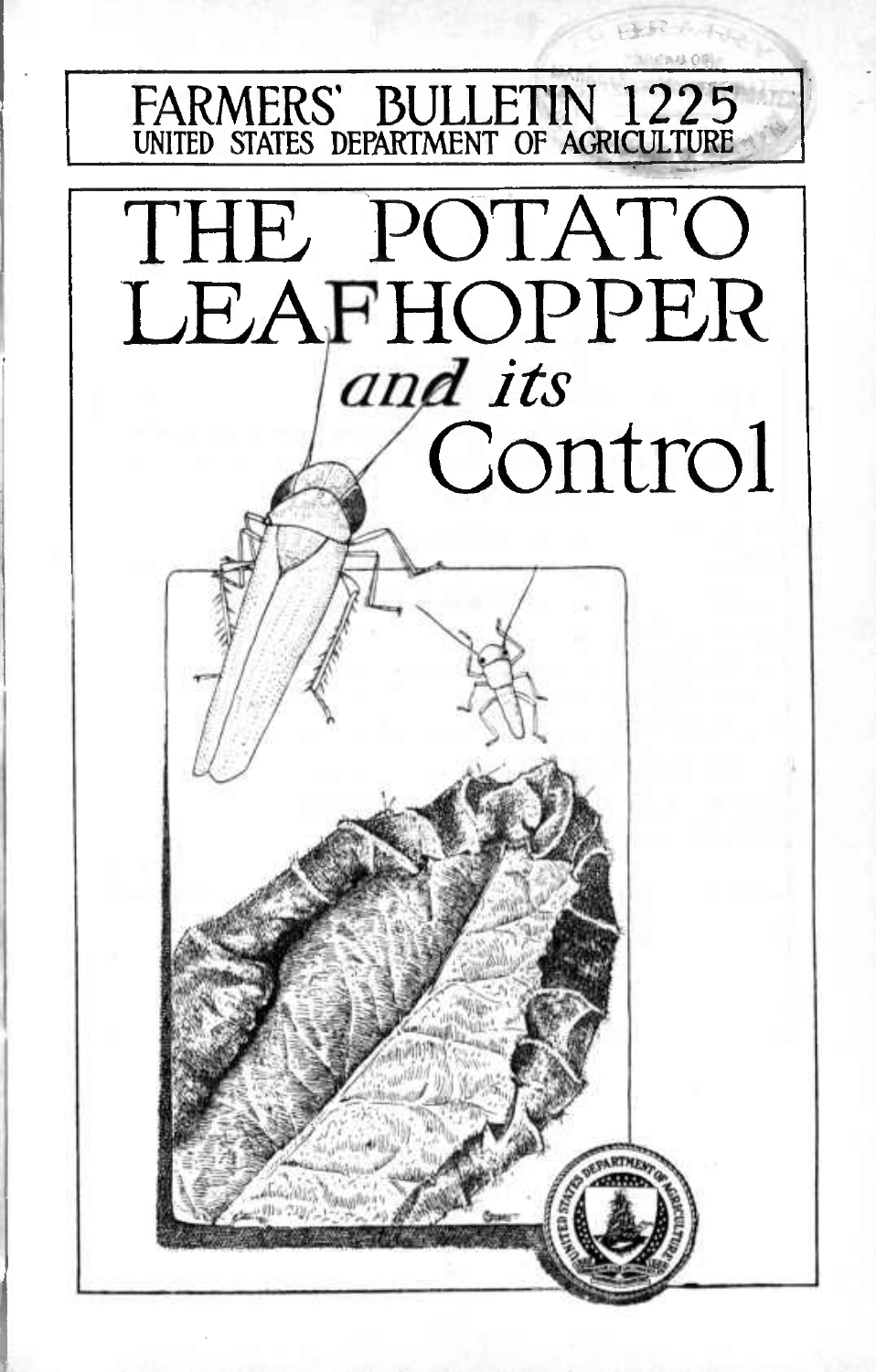THE POTATO LEAFHOPPER is a scrious and costly enemy of potato, bean, sugar beet, and other crops in the North-Central and Northeastern States. It is a very small green insect which often occurs in vast numbers.

It injures potato by feeding on the foliage and causes a diseased condition called "hopperburn" which may, under conditions favorable to its spread, ruin an entire crop in one or two weeks.

This leafhopper can be controlled and the "hopperburn" held in check by the proper and timely application of Bordeaux mixture. Yields are greatly increased when this spray is used.

This bulletin has been prepared to acquaint farmers with the insect, the nature of its injury to vegetable crops, and the proper measures for its control.

## Contribution from the Bureau of Entomology

L. O. HOWARD, Chief

Washington, D. C. August, 1921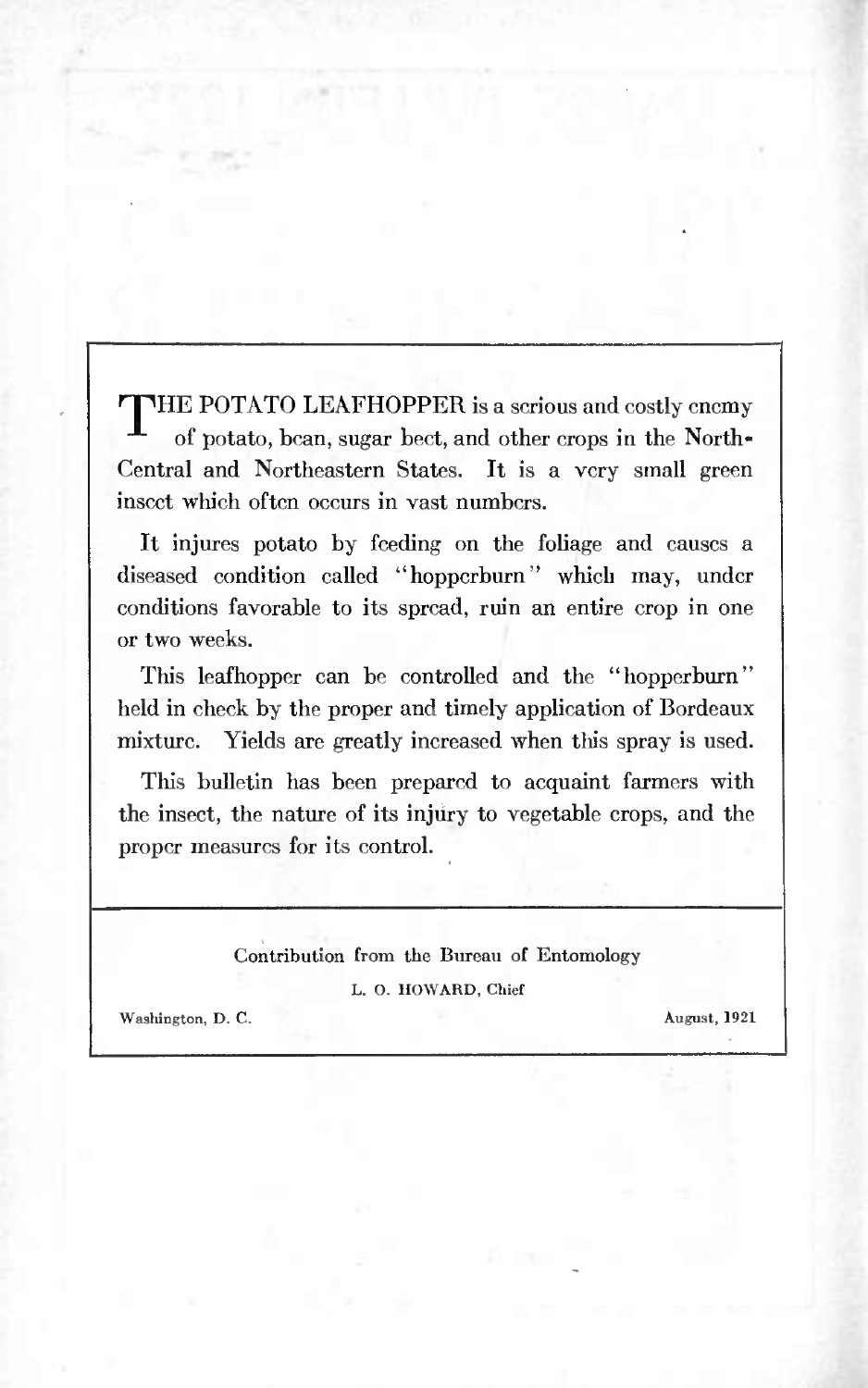# THE POTATO LEAFHOPPER AND ITS CONTROL.

J. E. DUDLEY, Jr.

*Scientific Assistant, Truck-Crop Insect Investigations.*

**CONTENTS** 

| Injury caused by the potato leafhopper | Page.<br>5<br>5 | Control of the leafhopper and provention of<br>Use of Bordeaux mixture  13<br>Summary of control measures 16 | Page. |  |
|----------------------------------------|-----------------|--------------------------------------------------------------------------------------------------------------|-------|--|
|                                        |                 |                                                                                                              |       |  |

The potato leafhopper ' is one of the most important insect enemies of potato in the United States. Serious outbreaks have

occurred periodically in certain sections since the early eighties, and about 1896 this insect became known as a dangerous menace to the potato crop in the Middle and Eastern States. This leafhopper attacks a large number of plants and may at times become injurious on several of them.

The feeding injury, although severe,is not nearly as serious as the diseased condition called "hopperburn" which it transmits to the plants on which it feeds.

It is necessary to recognize and to fight this leafhopper to prevent the loss of large acreages of potatoes from "hopperburn."

#### DESCRIPTION,

The adult or full-grown leafhopper (fig. 1 and fig. 2, G) is a very small,

pale green insect, about one-eighth of an inch long, with large, white eyes and a more or less distinct H on its body between the head and base of the wings. There are six roundish, white spots above this H and three white, wedge-shaped spots below it. Adults fly and hop readily when disturbed.

FIG. 1.-Adult potato leafhopper. Greatly enlarged.

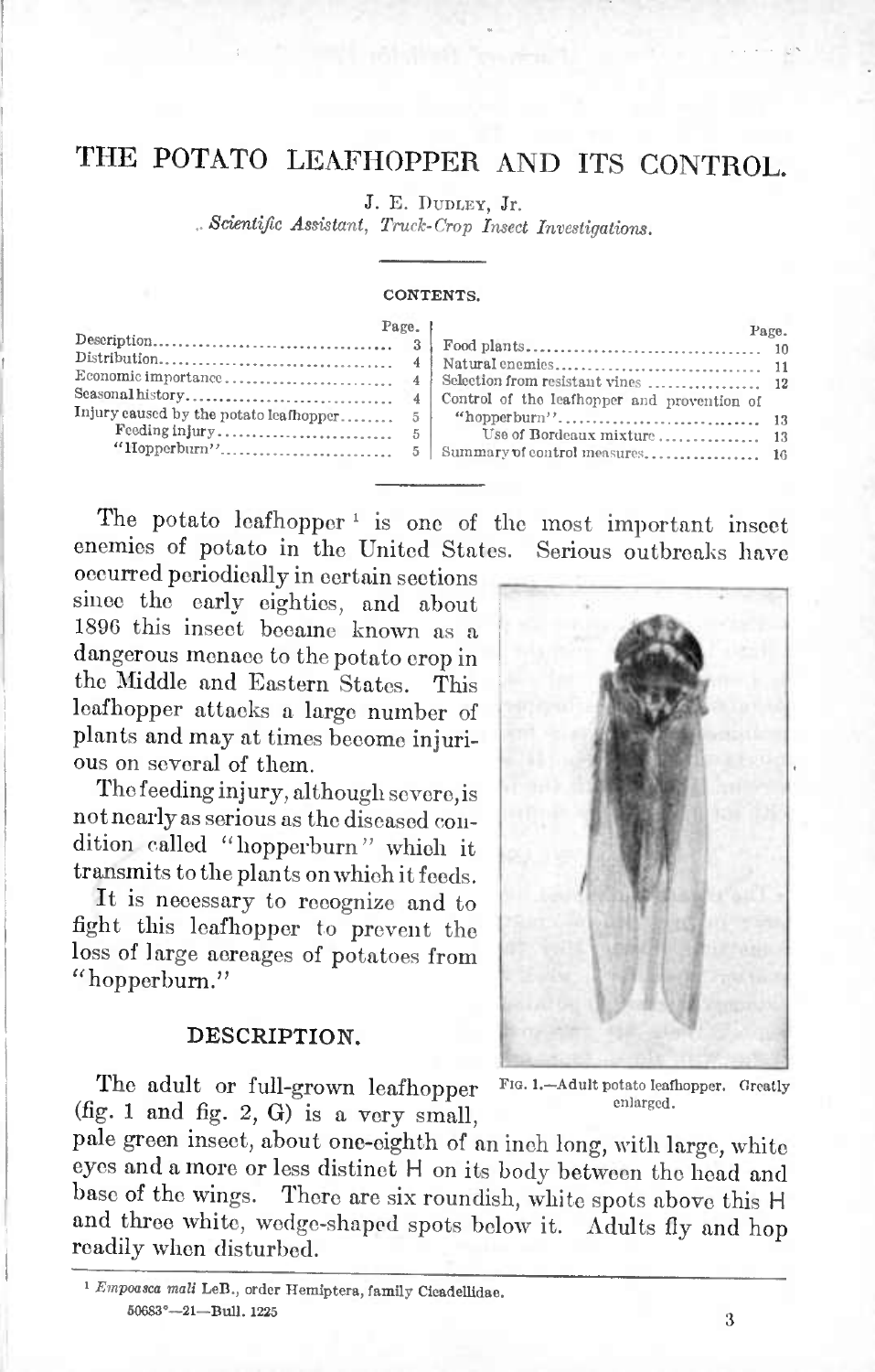The eggs (fig. 2, A) are tiny and transparent and are laid in the tissue of the potato leaf. The eggs can not be seen from the outside, but after they hatch the leaf tissue dies and forms small, sunken pits marking the previous location of the eggs.

The nymphs (fig. 2, B-F), or young leafhoppers, pass through several stages of growth and shed their skins several times, developing wings in the adult stage. When newly hatched, the nymphs are very small and nearly white, but slowly turn green as they grow. When the insect is nearly mature, the partially developed wings may be seen on each side of the body, and the "hopper" at this stage is quite active, being able to hop from leaf to leaf.

#### DISTRIBUTION.

The potato leafhopper occurs in practically every State of the Union and in parts of Canada and Mexico. Its greatest damage to potatoes has occurred in the Northern and Central States, roughly from Montana to New York and south to Ohio, Illinois, and Kansas.

#### ECONOMIC IMPORTANCE.

The economic loss to the potato grower caused by the attack of the potato leafhopper and the accompanying "hopperburn" is said to be second only to that caused by the Colorado potato beetle. In years when the leafhopper and "hopperburn" are abundant the combined loss may take first place in some regions among all potato insects and diseases. It is, therefore, essential that the grower become familiar with the insect, with the nature of its injury, and with measures for its control when a serious outbreak occurs.

#### SEASONAL HISTORY.

The potato leafhopper lives over winter in the adult stage, hidden away in brush heaps, matted weeds, and other protected places. Some time during May the leafhoppers emerge from their winter quarters, feed for a week or so on various trees and shrubs, then suddenly migrate to potatoes and beans where mating and egg laying begin. There are two generations of the insect in the Northern States with three, four, or perhaps five generations in the Central and Southern States.

Under Wisconsin conditions the adults which have lived over winter die off during July and their young mature about the last of July, forming the first generation. Thus it takes approximately one month from the time the eggs are laid until the adult leafhoppers appear. A second generation is now produced, although in a slightly shorter time, and the new adults begin to appear about the first of September. These adults live over winter and do not lay eggs until the next spring.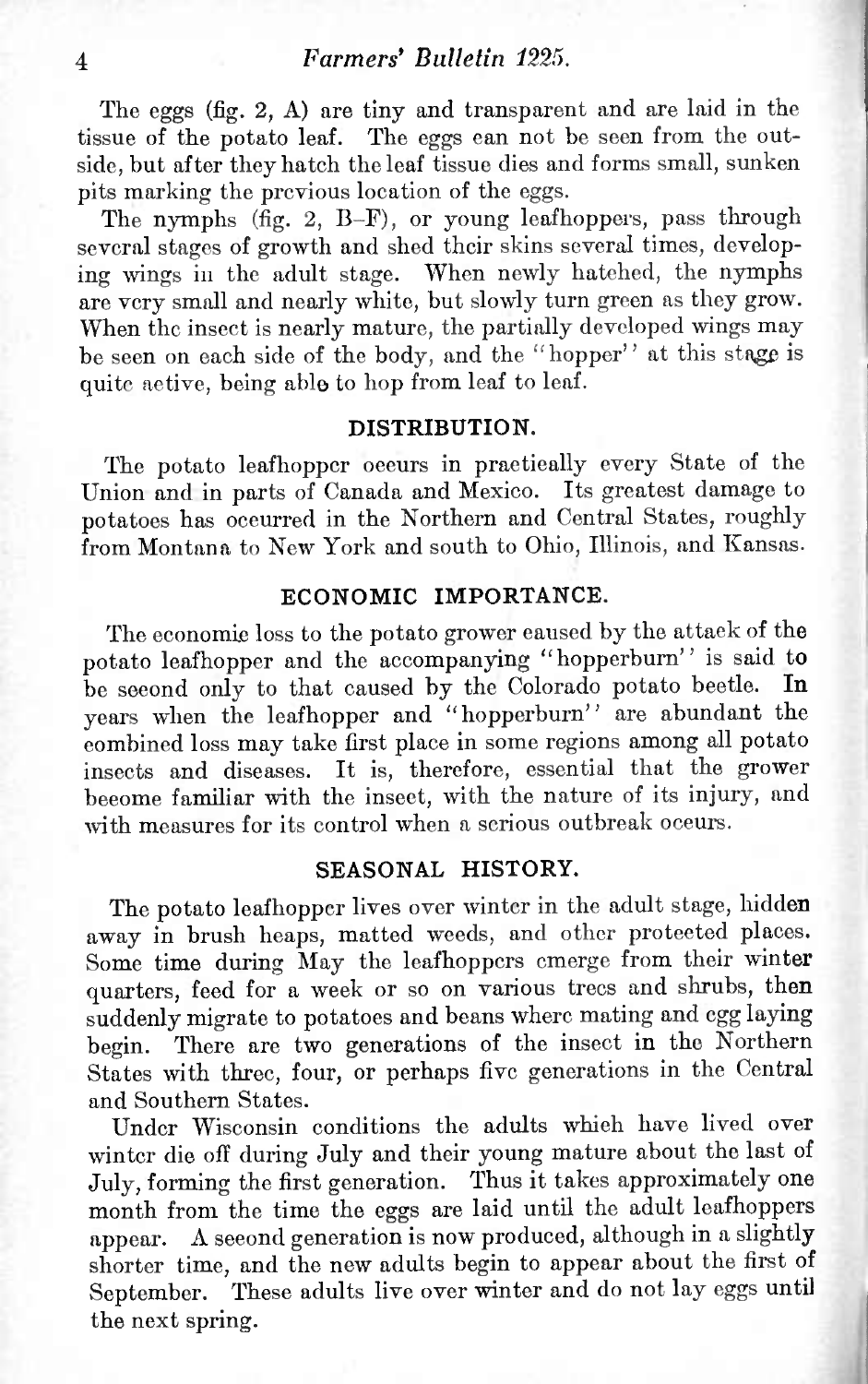

FIG. 2.—Stages in the growth of the potato leafhopper:  $A$  , Egg in tissue of leaf;  $B$ - $F$ , stages of young leafhopper or nymph; O, adult leafhopper; *H,* fore and hind wings of adult leafhopper.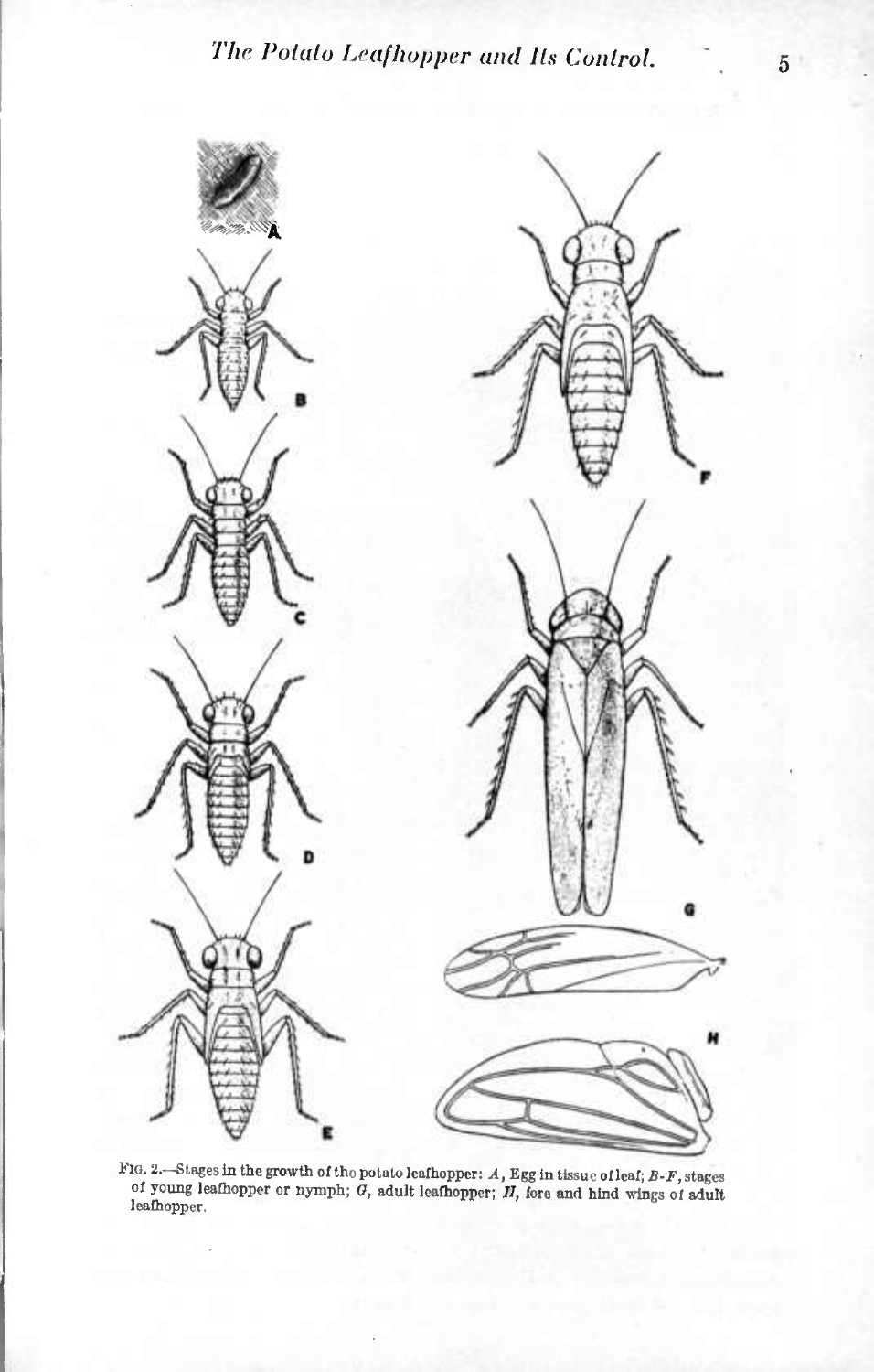# **INJURY CAUSED BY THE POTATO LEAFHOPPER.**

#### **FEEDING INJURY.**

Adults and nymphs of the potato leafhopper, in common with other sucking insects, extract the juices or sap of plants by means of their delicate beaks which they insert into the epidermis of the leaves. The injury thus caused through loss of plant juices is considerable and alone would cause the leaves to turn yellow.



FIG. 3.—Potato leaf affected with "hopperburn." Upper surface of leaf showing typical upcurlcd brown tip and margin.

When a large number of leafhoppcrs are present the plant will sometimes wilt.

#### **"HOPPERBURN."**

In addition to the injury caused by loss of plant juices this leafhopper isthe cause of a distinct injury called "hopperburn" which follows its feeding on potato and many other plants  $(fig. 3)$ .

The first symptoms of "hopperburn" are a slight yellowing, usually of the tip of a leaf. As the disease progresses the leaf slowly turns brown, curls upward, and dies. The disease spreads from

the tip or margin toward the midrib of the leaf, but spreads more slowly toward the base, and the basal area may remain green until the whole plant is nearly dead.

During periods of hot, dry weather "hopperburn" spreads rapidly and whole fields of early potatoes may be killed in a week's time  $(fig. 4)$ . On the other hand, during cool, moist weather, or where protective sprays have been applied, the disease is checked and throughout the summer may progress no farther than the primary symptoms  $(fig. 5)$ .

It has been found that even one or two leafhoppers placed on a healthy potato plant covered with a cage were able to cause suthcient "hopperburn" to kill the entire plant, while other caged plants kept free of leafhoppers remained healthy.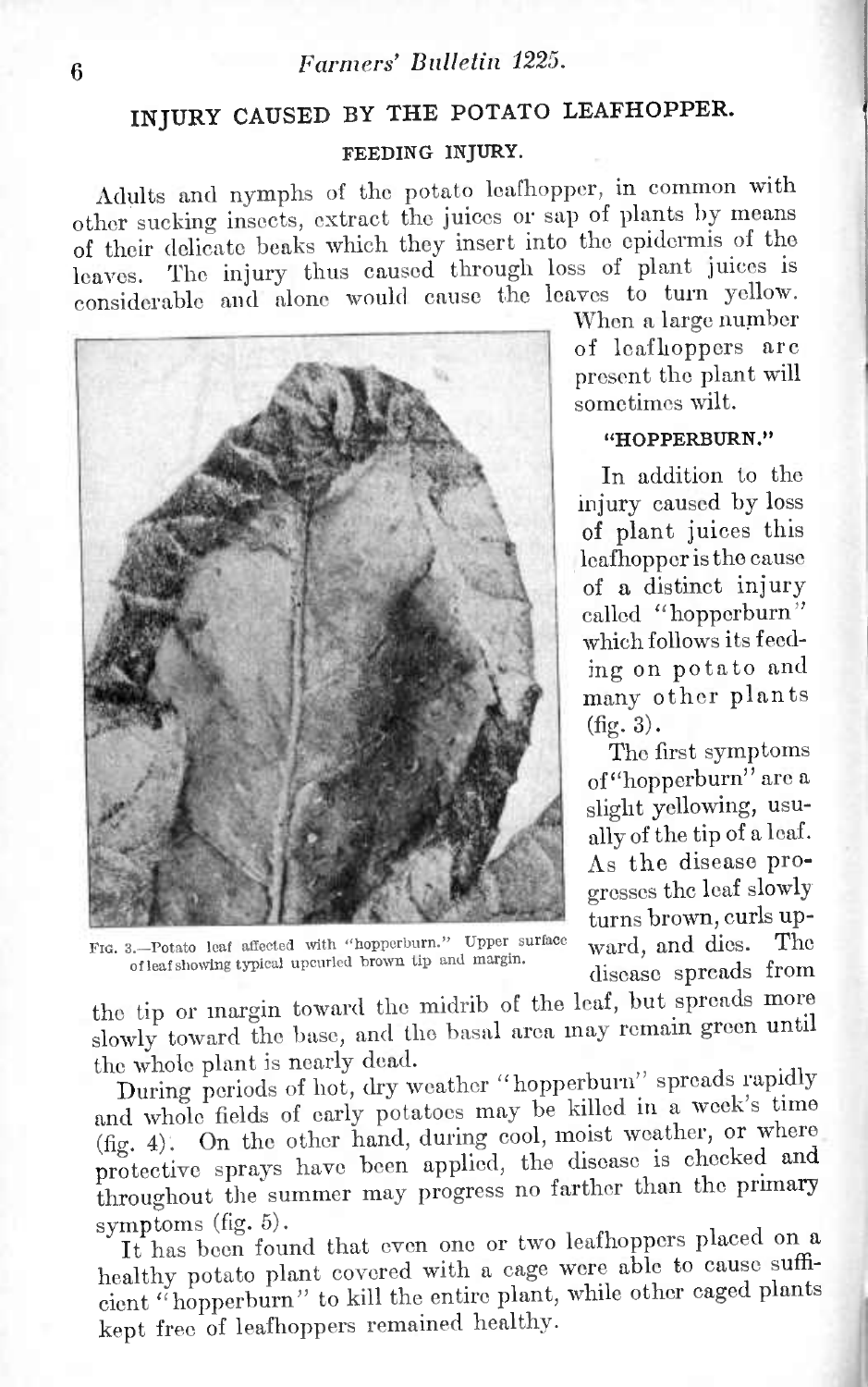

FIG. 4.—Early Ohio potatoes kllîod by "hopperbum. " Great abundance of leathoppcrs and a period of hot, dry, July weather caused these potatoes to succumb to "hopperbum" in ashort time.



**FIG.** 5.—Main-crop potatoes protected from "hopperburn" by Bordeaux mixture. Two sprayings with Bordeaux mixture kept this field fairly free from "hopperburn."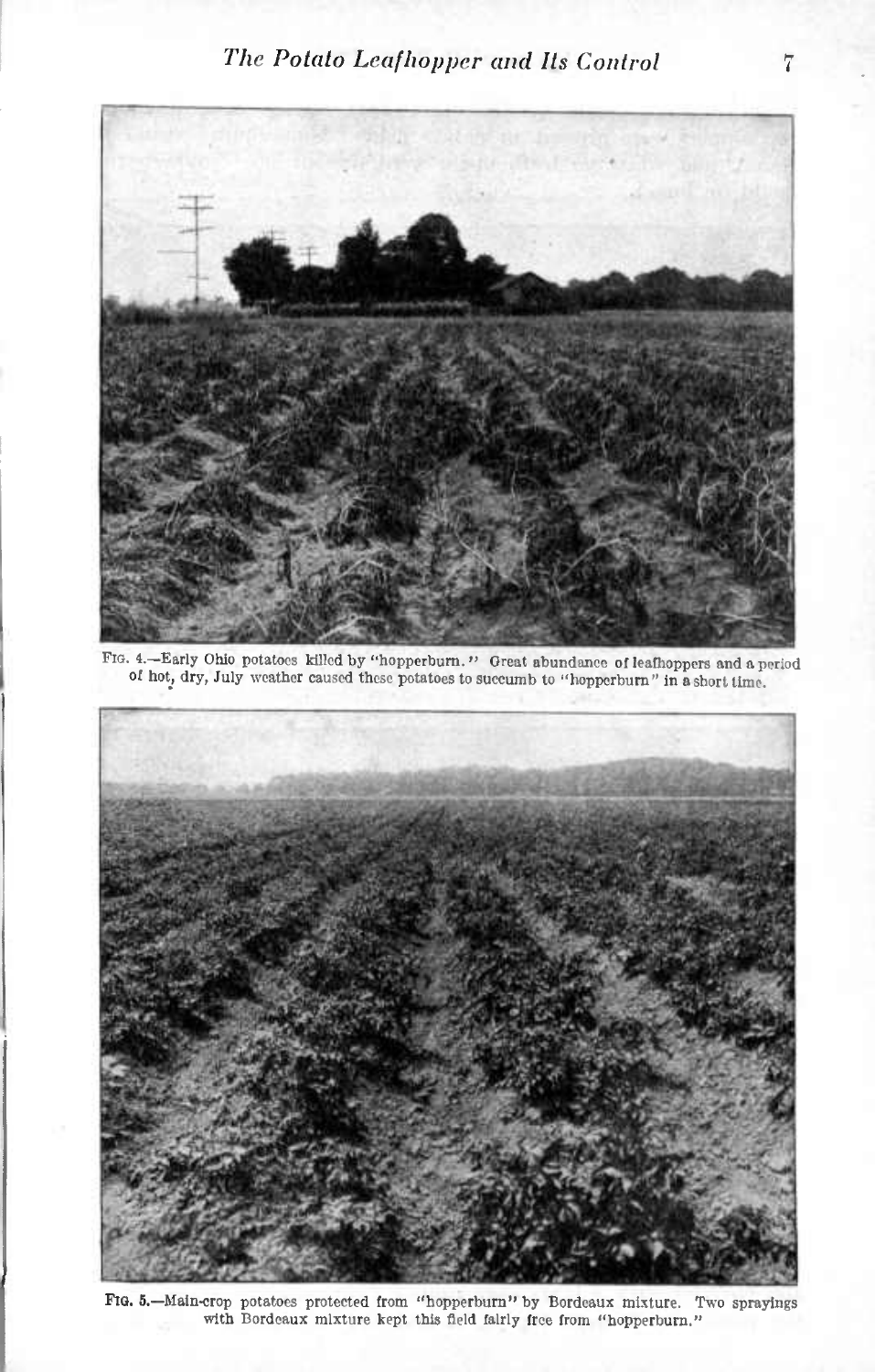### **s** *Farmers' Bulletin 1225.*

Observations made in Wisconsin have shown that whenever leafhoppers were present in potato fields "hopperburn" could be found, and when no leafhoppers were present no "hopperburn" could be found.



FIG. 6.—Presence of many "hoppers" means ''hopperburn." Triumph potatoes growing in field, covered with large cage containing leafhoppers tor entire season. *A,* Condition oi plants on August 14; *S,* condition of same plants when dug on September 2. Compare with figure **7.**

#### **HOW "HOPPERBURN" AFFECTS DIFFERENT VARIETIES.**

Leafhoppers placed on Early Triumph plants growing in a field and covered with a large cage caused "hopperburn" which killed the plants in 23 days (fig. 6, A and B). "Hoppers." placed on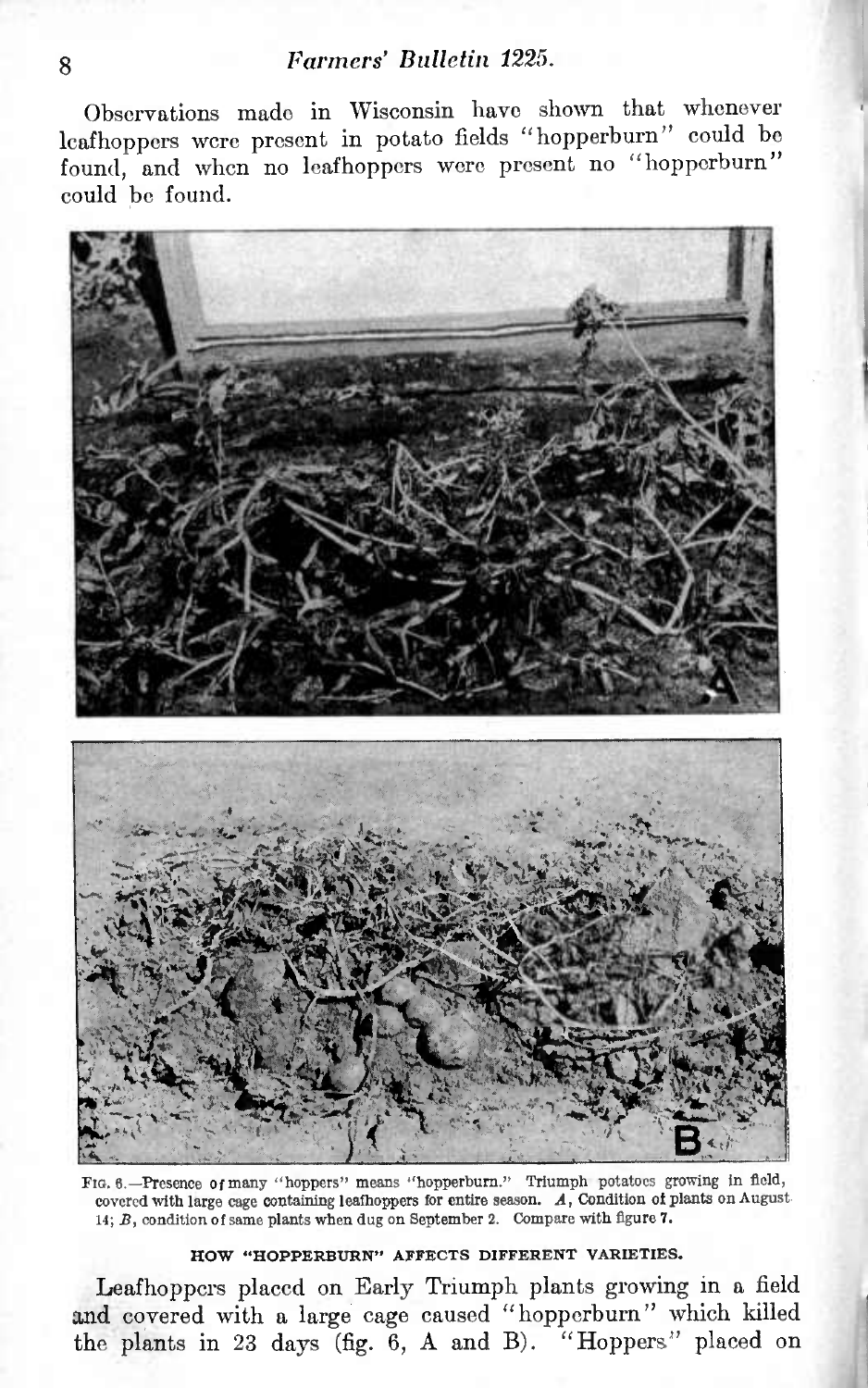Early Ohio vines under the same conditions caused "hopperburn" which killed the plants in about 40 days. Similarly "hopperburn" killed Irish Cobbler plants in about 55 days and Rural New Yorker



Fio. 7.—Absence of numbers of leafhoppers means no "hoppcrbum." Triumph potatoes growing in field, covered with large cage for entire season and kept free of leafhoppers. *A*, Condition of plants on August 14; *B,* condition ofsame plants when dug on September 2. Compare with figure 6.

plants in about 50 days. Green Mountain plants under like conditions became badly diseased, but were still alive two months after the leafhoppers were placed on them.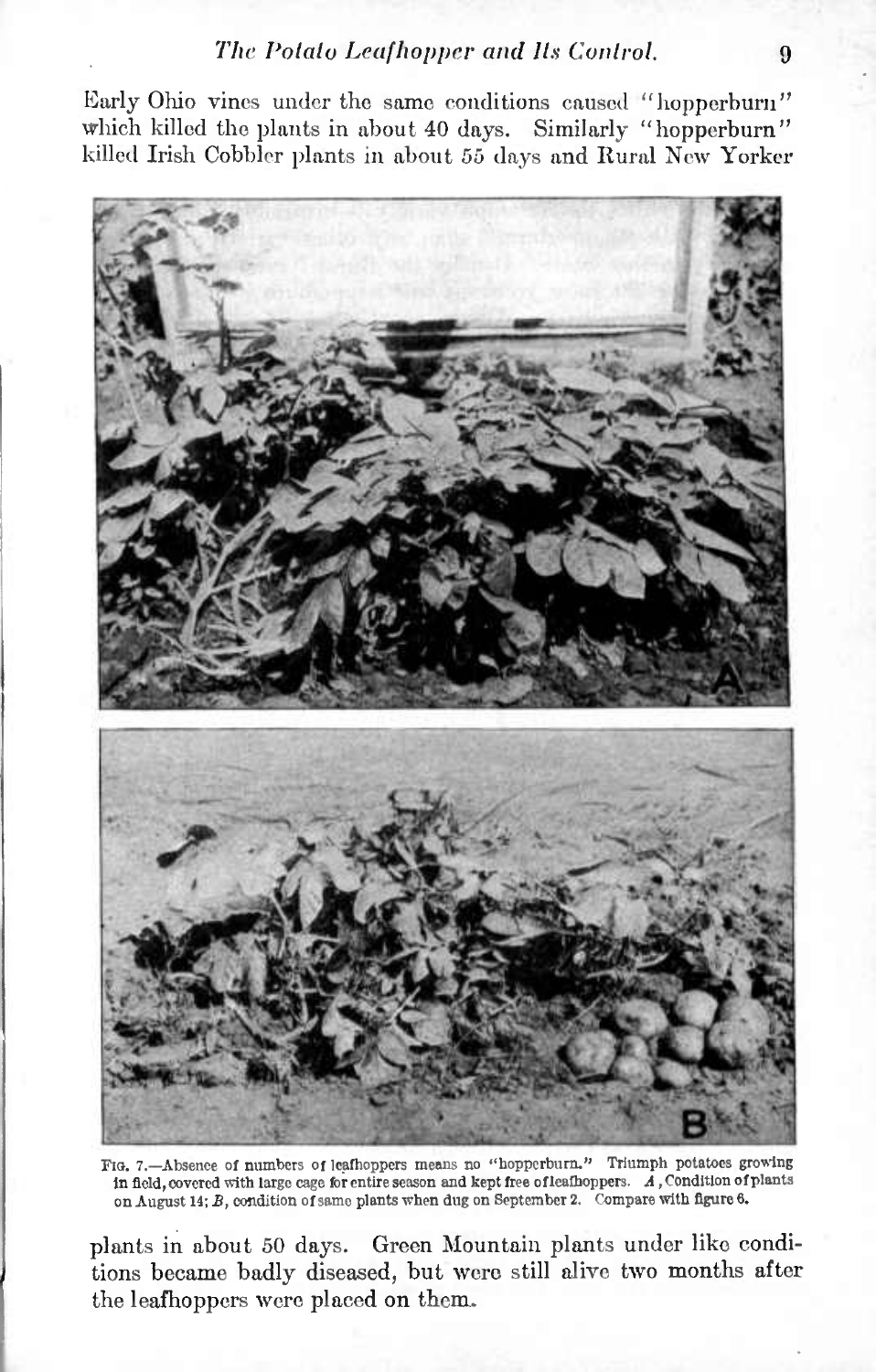Plants of all tho foregoing varieties which were caged and kept free of leafhoppers showed no symptoms of "hopperburn" during a period of two months (fig. 7, A and B).

Observations made in several potato-growing sections of Wisconsin have shown that the Triumph variety is invariably more severely affected with "hopperburn" than any other variety grown commercially in that State. Usually the Rural New Yorker has been found to be the most resistant to "hopperburn" of any variety grown commercially in Wisconsin.



FIG. 8.—"Hopperburn" accompanies leafhopper feeding. Apple seedling atleft, covered with cage containing leafhoppers, developed "hopperburn" in a few days. Seedling at right, covered with cage free of leafhoppers, remained healthy.

#### **FOOD PLANTS.**

The potato leafhopper visits a considerable number of plants for feeding purposes. The more important economic plants on which reproduction takes place and "hopperburn" occurs are the following: Potato, beans (practically all varieties), sugar beet, hemp, apple, and raspberry. It also attacks several ornamental trees and shrubs. Reproduction appears to take place most readily on potato, with beans as a second choice. Hemp, sugar beets, and apple nursery stock are more liable to severe injury when growing near potato or bean fields.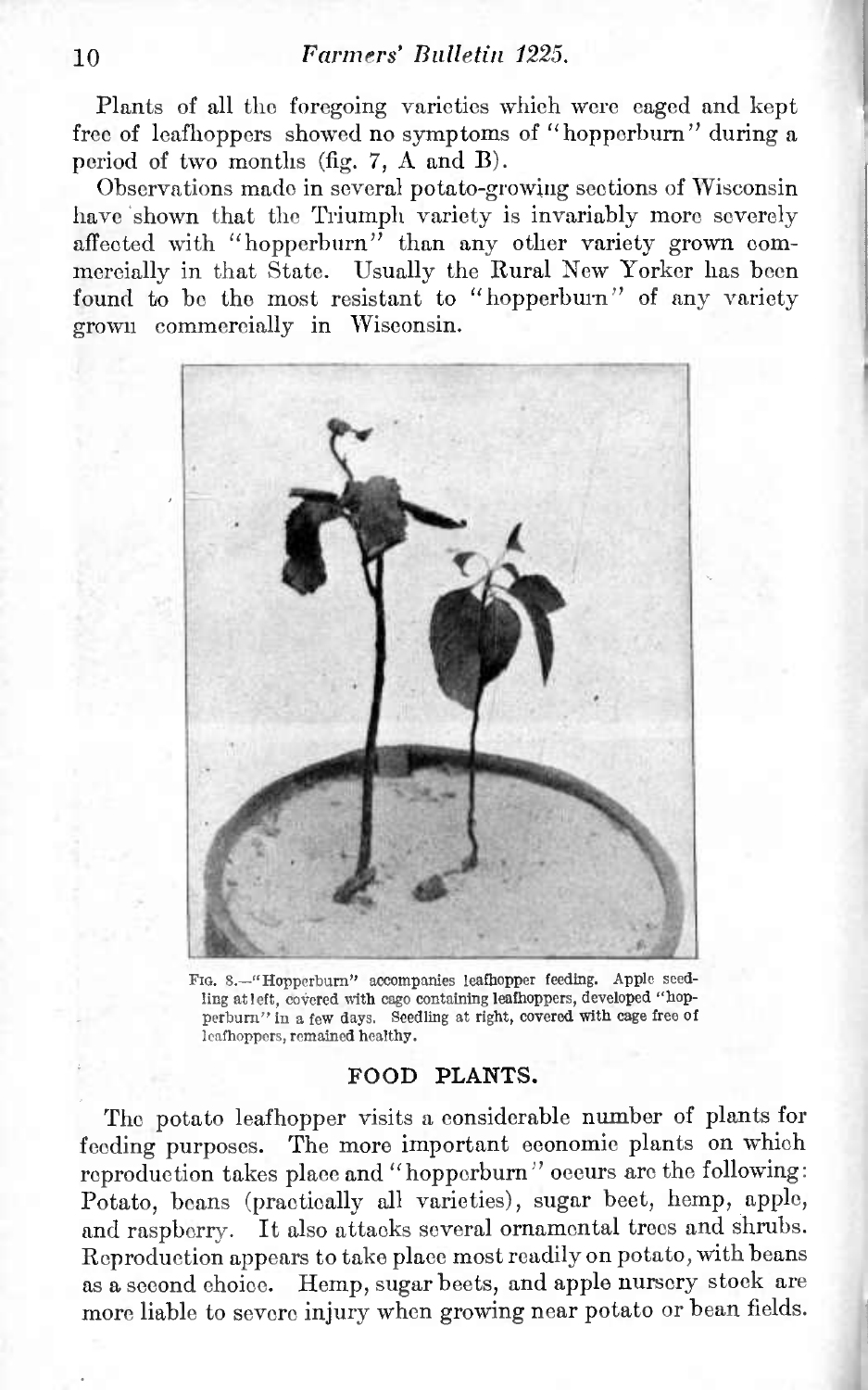It has been found that two leafhoppers placed on an apple seedling covered by a cage caused "hopperburn" which killed the seedling in a short time (fig. 8). The same is true of bean plants.

String, pole, and navy beans have been severely injured by "hopperburn," and if the plants were not killed the yields were greatly reduced. Lima and soy beans are not so heavily attacked nor is "hopperburn" ever severe on them, in Wisconsin at least.

Sugar beets are liable to attack when grown adjacent to potatoes, especially after the potatoes are nearly dead from "hopper-



FIG. 9.-Sugar beets develop "hopperburn" when attacked by leafhoppers. Dead potato plants in adjacent row deserted by Ihe leafhoppers.

burn," at which time there is a great migration of "hoppers" from potato to beets. So far, however, "hopperburn" has not become nearly as serious on sugar beets as on potatoes (fig. 9).

#### NATURAL ENEMIES.

Although there are three natural enemies of the potato leafhopper, none has become important as a control. One, a tiny insect parasite,<sup>2</sup> breeds in the leafhopper eggs, but does not oceur in sufficient numbers to reduce noticeably the number of "hoppers."

<sup>2</sup> Probably a dryinid.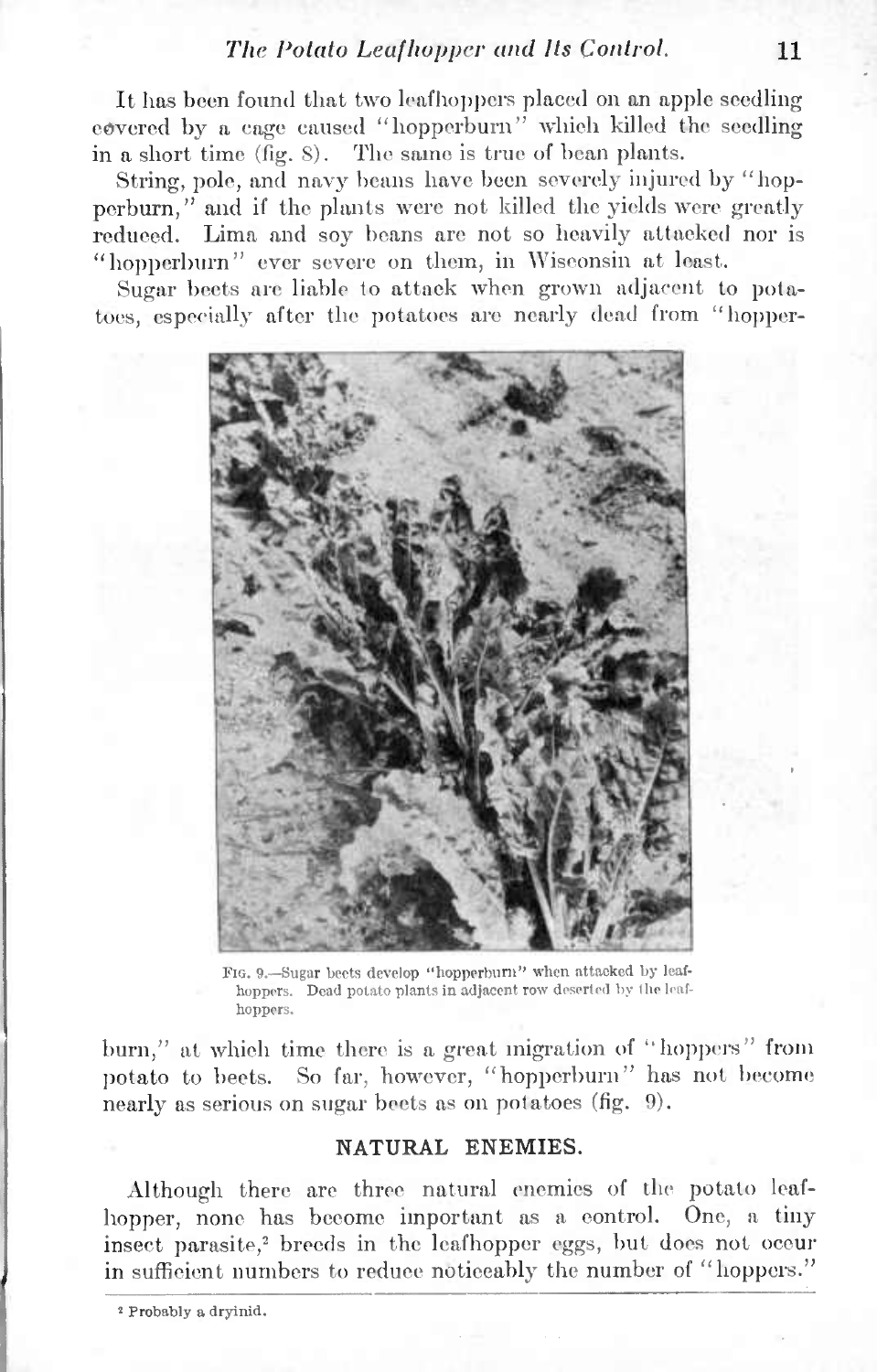#### 12 *Farmers' Bulletin 1225.*

A fungus *<sup>3</sup>* disease attacks both adults and nymphs. Leafhoppers affected with this fungus soon die and turn from green to yellowish in color. In a short time a heavy fungous growth, iridescent in appearance, i. e., having colors of the rainbow, appears on the insect's body (fig. 10). Warm, moist weather is necessary for the growth and spread of this fungus. In 1919 it was common all over Wisconsin and in certain localities practically "wiped out" the leafhoppers. In 1920, however, not a single specimen of the fungus was found.

Spiders often prey on both adults and nymphs.



FIG. 10.—Fungous disease to check leafhoppers. The lungus has a rainbow-like appearance after covering body of the insect.

#### SELECTION FROM RESISTANT VINES.

Not only are certain varieties of potatoes less severely affected with "hopperburn" than are others, but some vines of any one variety are found to be more resistant to "hopperburn" than are other vines of the same variety.

Selections made at digging time of tubers from healthy and badly diseased vines when planted the following year gave interesting results. Of five varieties used—Early Ohio, Irish Cobbler, Green Mountain, Rural New Yorker, and Late Puritan—"hopperburn"

 $8$  *Entomophthora sphaerosperma*.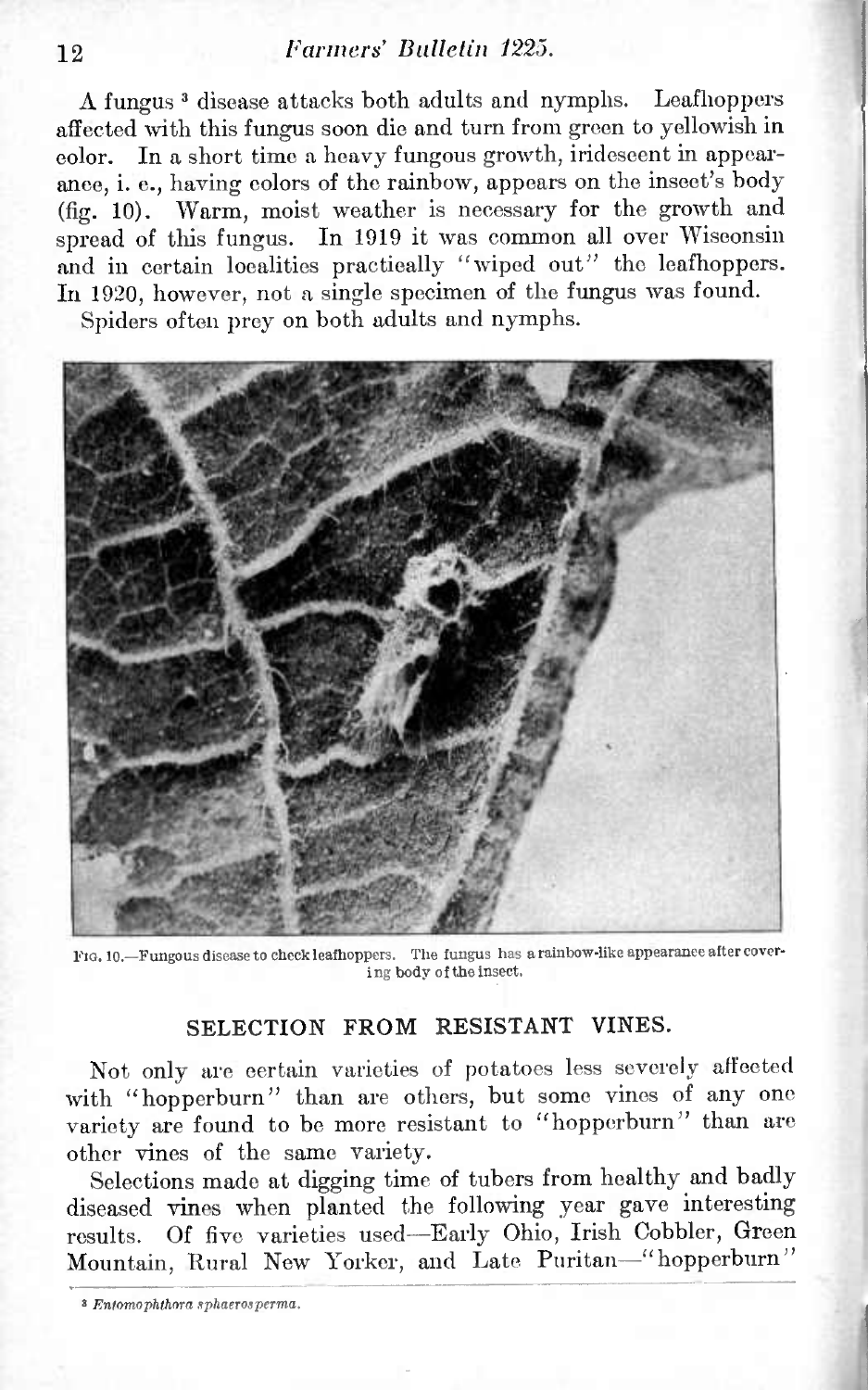in every case was worse on plants which had come from tubers of diseased vines of the year before than on plants coming from tubers of healthy vines of the year before.

It is hoped that it may be possible in time to develop a strain of some varieties resistant to "hopperburn."

#### **CONTROL OF THE LEAFHOPPER AND PREVENTION OF "HOPPERBURN."**

#### **USE OF BORDEAUX MIXTURE.**

Results of two years' work have shown that Bordeaux mixture will repel the leafhopper, control "hopperburn," and is the best



FIG. 11.—Potatoes protected from "hopperburn" by use of Bordeaux mixture: yield high. Five varieties shown here were given four sprayings with Bordeaux. Very little "hopperburn" present on August 23. Compare with figure 12.

remedy. Bordeaux mixture made according to the 4-4-50 formula, containing 4 pounds copper sulphate and 4 pounds unslaked lime to 50 gallons of water, was used.

Bordeaux combined with nicotine sulphate acts a little more quickly in ridding vines of leafhoppers than does Bordeaux alone, but the results obtained do not appear to justify the added time and expense of using the nicotine.

Nicotine sulphate and soap combined were found very effective in killing nymphs and a few adults present when the spray was applied. There was no lasting effect, however, because leafhoppers reappeared in a few days. "Hopperburn" was not controlled.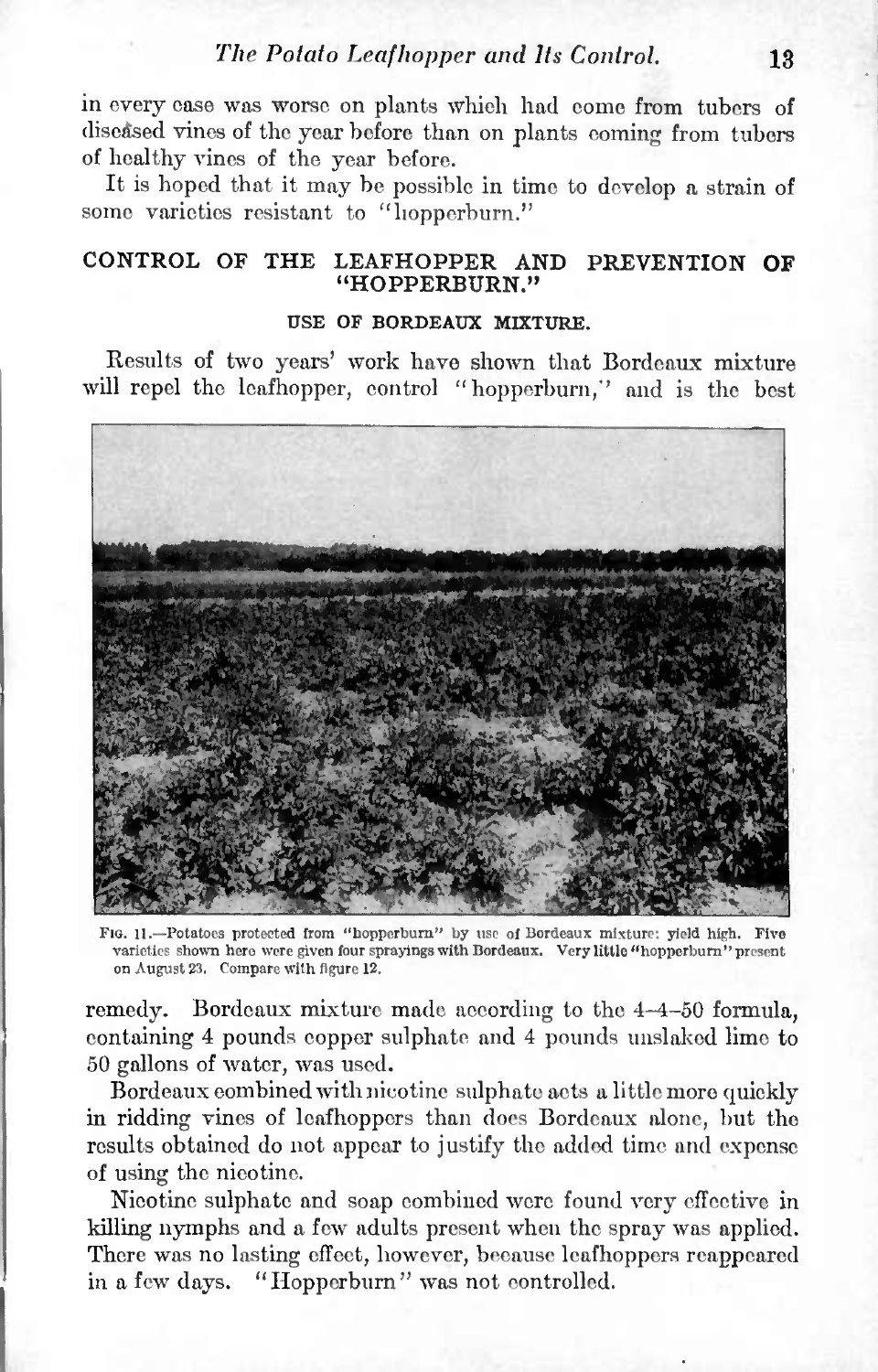Kerosene emulsion acted in the same way as nicotine and soap, killing the leafhoppers it hit, but having no lasting effect. Moreover, "hopperburn" appeared to be worse on these plants than on plants sprayed with any other material.

#### WHAT BORDEAUX WILL DO.

Bordeaux mixture properly applied to plants will drive away leafhoppers and keep the plants quite free of them as long as a good coating of spray is kept on the foliage.

Bordeaux will also very largely prevent the symptoms of "hopperburn" from developing and will check the spread of what has already



Fia. 12.—Potatoes not protected from "hopperburn" give poor yields. Five varieties shown here were never sprayed. "Hopperburn" killed all but late varieties, and even they were badly affected with "hopperburn" on August 23. Compare with figure 11.

appeared. (Fig. 11.) Unspraycd plants growing next to properly sprayed plants or even among them will be heavily attacked by  $\widehat{N}$  hoppers" and become badly affected with "hopperburn." (Fig. 12.)

The effect of Bordeaux on "hopperburn" varies with different varieties. Rural New Yorker plants well sprayed have remained almost free of any "hopperburn" until digging time. Triumph plants, on the other hand, while prevented from becoming badly diseased until after tubers had well developed, were affected much more by "hopperburn" than any other variety tested. Unsprayed Triumph plants died from the effects of "hopperburn" before the middle of the season.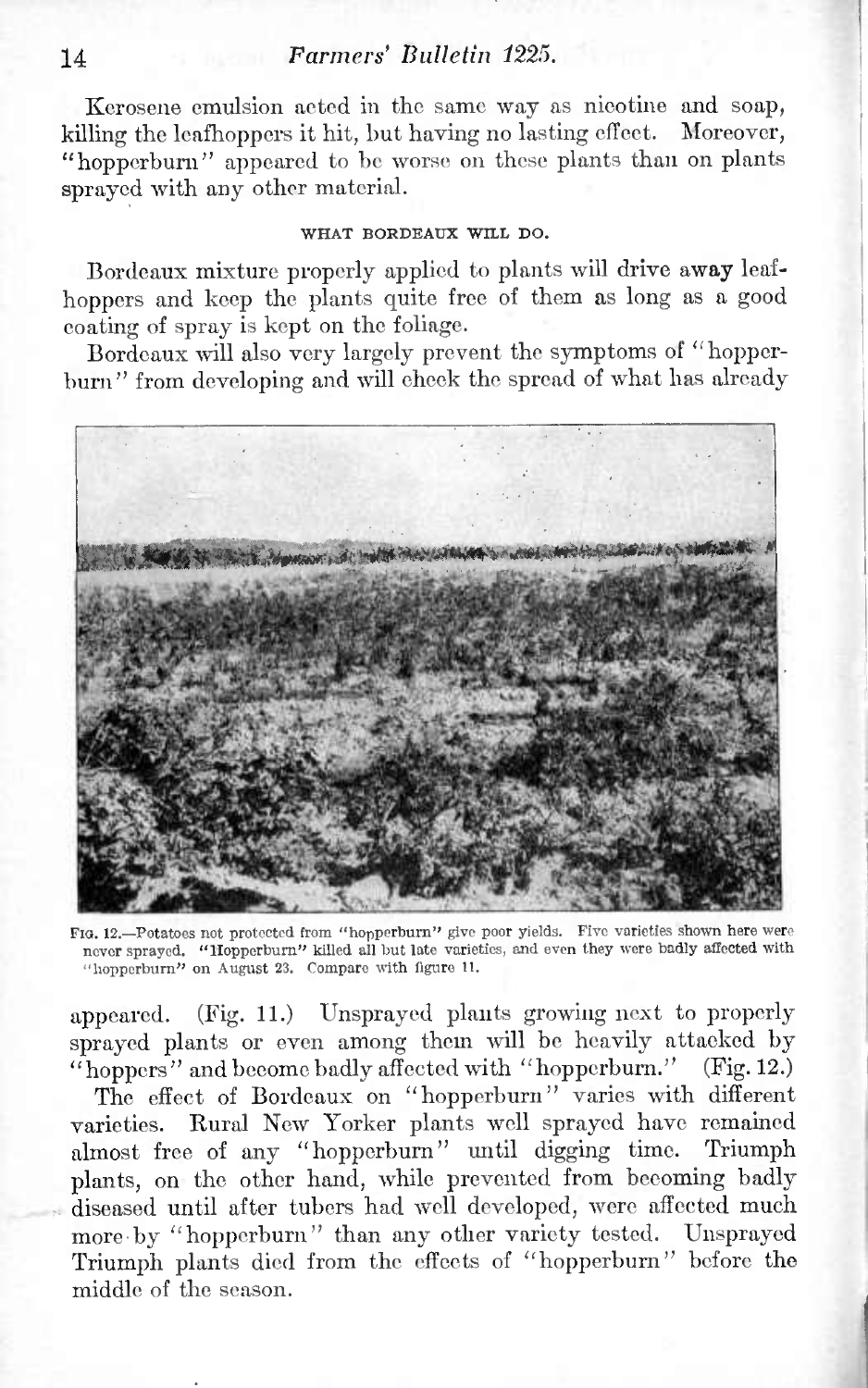#### HOW AND WHEN TO APPLY BORDEAUX.

To control the potato leafhopper, Bordeaux mixture *must* be applied to the underside of the leaves. The spraying must be done thoroughly, covering practically all of the foliage. Each side of every row of plants must be sprayed.

A high pressure (150 pounds at least) should be maintained in order to cover the leaves with a fine mist, which gives a much better coating than does a coarse spray. (Figs. 13, 14.)

In years when leafhoppers are abundant at least three applications of Bordeaux mixture should bo made, the first as soon as the leafhoppers have appeared on the plants. It is often possible at



Fio. 13.—Good type of wheelbarrow sprayer effective for small patches. This sprayer holds 12 gallons, and 150 pounds pressure can be kept up when 2 nozzles are used.

this time to add an arsenical and control the Colorado potato beetle. The second spray should be applied from 10 days to 2 weeks later, depending upon the amount of spray remaining on the plants and the amount of new growth. A third and even a fourth spray might be necessary in very hot, dry summers and in years when leafhoppers occur in vast numbers.

As Bordeaux mixture is used for several purposes on potatoes—to repel fleabeetles and control certain diseases—it is most fortunate that it has been found to be a control for leafhoppers and "hopperburn" and may fit nicely into the regular spraying schedule.